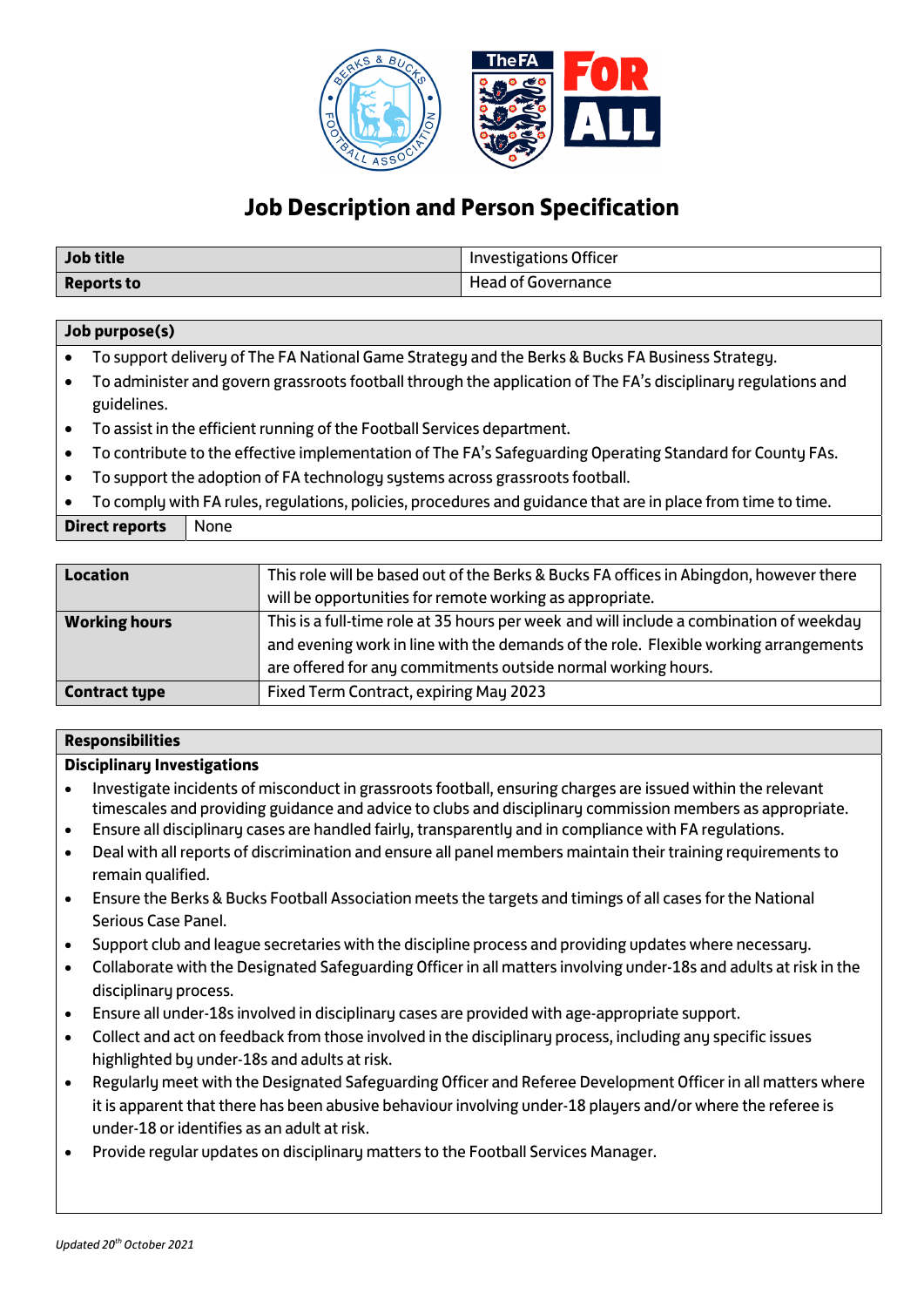

# **Disciplinary Hearings**

- Arrange personal and non-personal hearings and act as the secretary to commissions.
- Ensure that the Berks & Bucks Football Association is operating at a minimum to The FA's 'Player and Club Guide to Personal Hearings'.
- Lead the recruitment and training requirements of local disciplinary panels.

## **Club & League Governance**

- Support Clubs and Leagues with internal discipline administration and procedures
- Support with appeals and complaints in conjunction with the Football Services Manager where necessary.
- Support the annual affiliation and registration of Clubs, Leagues, Players and Referees
- Collaborate with the Designated Safeguarding Officer to ensure the affiliation, sanctioning and registration processes are managed effectively and safeguarding requirements are met by clubs, leagues, coaches and referees.

# **General**

- Provide the highest level of customer excellence to support volunteers across all FA Technology systems (FA Learning, FA Events, Whole Game System, Matchday app and Full-Time).
- Collaborate with the Designated Safeguarding Officer on all matters involving under-18s and adults at risk within the disciplinary process.
- Contribute to ensuring that safeguarding and equality are embedded throughout the Berks & Bucks FA and grassroots football.
- Execute tasks as required to meet the Berks & Bucks FA changing priorities.

| <b>Person specification</b>                                                                                                                                                                                                                                                                                                                                                                                                                                                                                                                                                                                                                                                                                                    |                                                                                                                                                                                                                   |  |  |
|--------------------------------------------------------------------------------------------------------------------------------------------------------------------------------------------------------------------------------------------------------------------------------------------------------------------------------------------------------------------------------------------------------------------------------------------------------------------------------------------------------------------------------------------------------------------------------------------------------------------------------------------------------------------------------------------------------------------------------|-------------------------------------------------------------------------------------------------------------------------------------------------------------------------------------------------------------------|--|--|
| <b>Qualifications</b>                                                                                                                                                                                                                                                                                                                                                                                                                                                                                                                                                                                                                                                                                                          |                                                                                                                                                                                                                   |  |  |
| <b>Essential</b>                                                                                                                                                                                                                                                                                                                                                                                                                                                                                                                                                                                                                                                                                                               | <b>Desirable</b>                                                                                                                                                                                                  |  |  |
| Educated to A Level (or equivalent relevant                                                                                                                                                                                                                                                                                                                                                                                                                                                                                                                                                                                                                                                                                    |                                                                                                                                                                                                                   |  |  |
| experience).                                                                                                                                                                                                                                                                                                                                                                                                                                                                                                                                                                                                                                                                                                                   |                                                                                                                                                                                                                   |  |  |
| <b>Skills</b>                                                                                                                                                                                                                                                                                                                                                                                                                                                                                                                                                                                                                                                                                                                  |                                                                                                                                                                                                                   |  |  |
| <b>Essential</b>                                                                                                                                                                                                                                                                                                                                                                                                                                                                                                                                                                                                                                                                                                               | <b>Desirable</b>                                                                                                                                                                                                  |  |  |
| Ability to work strategically with partner<br>organisations across different sectors to plan and<br>deliver football programmes.<br>Project management skills and experience - to plan,<br>set and achieve objectives to deadlines.<br>Excellent IT skills, including the use of Microsoft<br>Office applications.<br>Ability to work independently and as part of a team.<br>Excellent time management and prioritisation skills.<br>$\bullet$<br>Excellent problem-solving and decision-making skills.<br>$\bullet$<br>Outstanding communication and presentation skills.<br>$\bullet$<br>Exceptional customer service.<br>Ability to use data to monitor and evaluate programmes.<br>Influencing skills to champion change. | Practised at developing networks and relationships<br>with a variety of stakeholders in order to support<br>the delivery of strategic priorities.<br>Capability to create multiple reports, budgets and<br>plans. |  |  |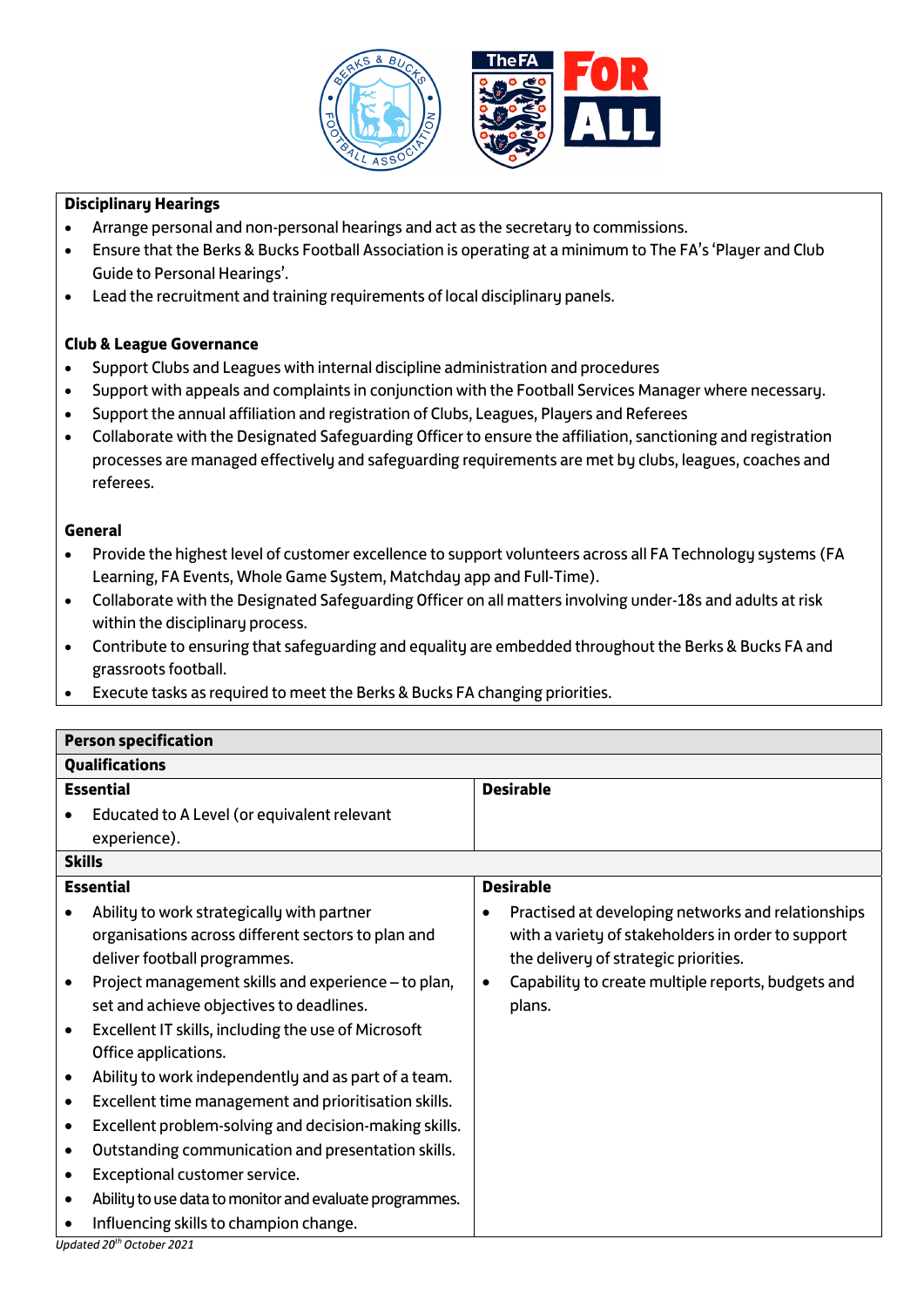

| <b>Knowledge and experience</b> |                                                                                                                           |                  |                                                                                                                            |
|---------------------------------|---------------------------------------------------------------------------------------------------------------------------|------------------|----------------------------------------------------------------------------------------------------------------------------|
| <b>Essential</b>                |                                                                                                                           | <b>Desirable</b> |                                                                                                                            |
| $\bullet$                       | Experience working with confidential and sensitive<br>information<br>Experience conducting qualitative research or        |                  | Experience gained working in a regulatory or law<br>environment.<br>Experience in the conduct and management of            |
| $\bullet$                       | investigations<br>Knowledge and understanding of FA rules and                                                             |                  | investigations, including case file preparation.<br>Knowledge and understanding of The FA's National                       |
| $\bullet$                       | regulations.<br>Knowledge of how the County FA operates in<br>partnership with The FA.                                    |                  | Game Strategy and how the County FA Business<br>Plans support its delivery.<br>Knowledge and understanding of working with |
| $\bullet$                       | Knowledge of grassroots football structures and the<br>National League System.                                            |                  | volunteers.                                                                                                                |
| $\bullet$                       | Demonstrate a working knowledge of inclusion,<br>equality, anti-discrimination and safeguarding.                          |                  |                                                                                                                            |
| $\bullet$                       | Knowledge of the structure and partner organisations<br>within football, nationally and within the County FA<br>locality. |                  |                                                                                                                            |
|                                 | <b>Enhanced DBS Check required?</b>                                                                                       | Yes              |                                                                                                                            |
|                                 | <b>Clean, full driving licence?</b>                                                                                       | Yes              |                                                                                                                            |

| The job holder will be expected to understand and work in accordance with the values and behaviours |                                                                                              |  |  |
|-----------------------------------------------------------------------------------------------------|----------------------------------------------------------------------------------------------|--|--|
| described below                                                                                     |                                                                                              |  |  |
| <b>FA value</b>                                                                                     | <b>Behaviours</b>                                                                            |  |  |
| <b>PROGRESSIVE</b>                                                                                  | Embraces new thinking in pursuit of continuous improvement                                   |  |  |
|                                                                                                     | Continuously seeks to improve efficiency and performance                                     |  |  |
|                                                                                                     | Questions the way things are done and takes informed risks                                   |  |  |
|                                                                                                     | Identifies the need for, and actions change in direction, practice, policy or<br>procedure   |  |  |
| <b>RESPECTFUL</b>                                                                                   | Sets the standards for respectful behaviour across the game:                                 |  |  |
|                                                                                                     | Maintains people's self-esteem when interacting with them.                                   |  |  |
|                                                                                                     | Avoids pre-judgement when listening to suggestions from others.                              |  |  |
|                                                                                                     | Seizes the opportunity to apply FA standards at all times.                                   |  |  |
| <b>INCLUSIVE</b>                                                                                    | Champions and ensures that football is, and will remain, a game for everyone:                |  |  |
|                                                                                                     | Openly collaborates with colleagues and partners in the game                                 |  |  |
|                                                                                                     | Seeks out and embraces new ways of thinking and working                                      |  |  |
|                                                                                                     | Provides equal opportunity to people of different backgrounds, experience and<br>perspective |  |  |
| <b>TRUSTED</b>                                                                                      | Tenacious and accountable. Serves the whole game by doing the right thing                    |  |  |
|                                                                                                     | Works relentlessly to overcome roadblocks or obstacles to achieve the goal                   |  |  |
|                                                                                                     | Maintains motivation for their team and themselves<br>$\bullet$                              |  |  |
|                                                                                                     | Remains focused on seeing agreed goals through to completion taking pride in<br>their work   |  |  |